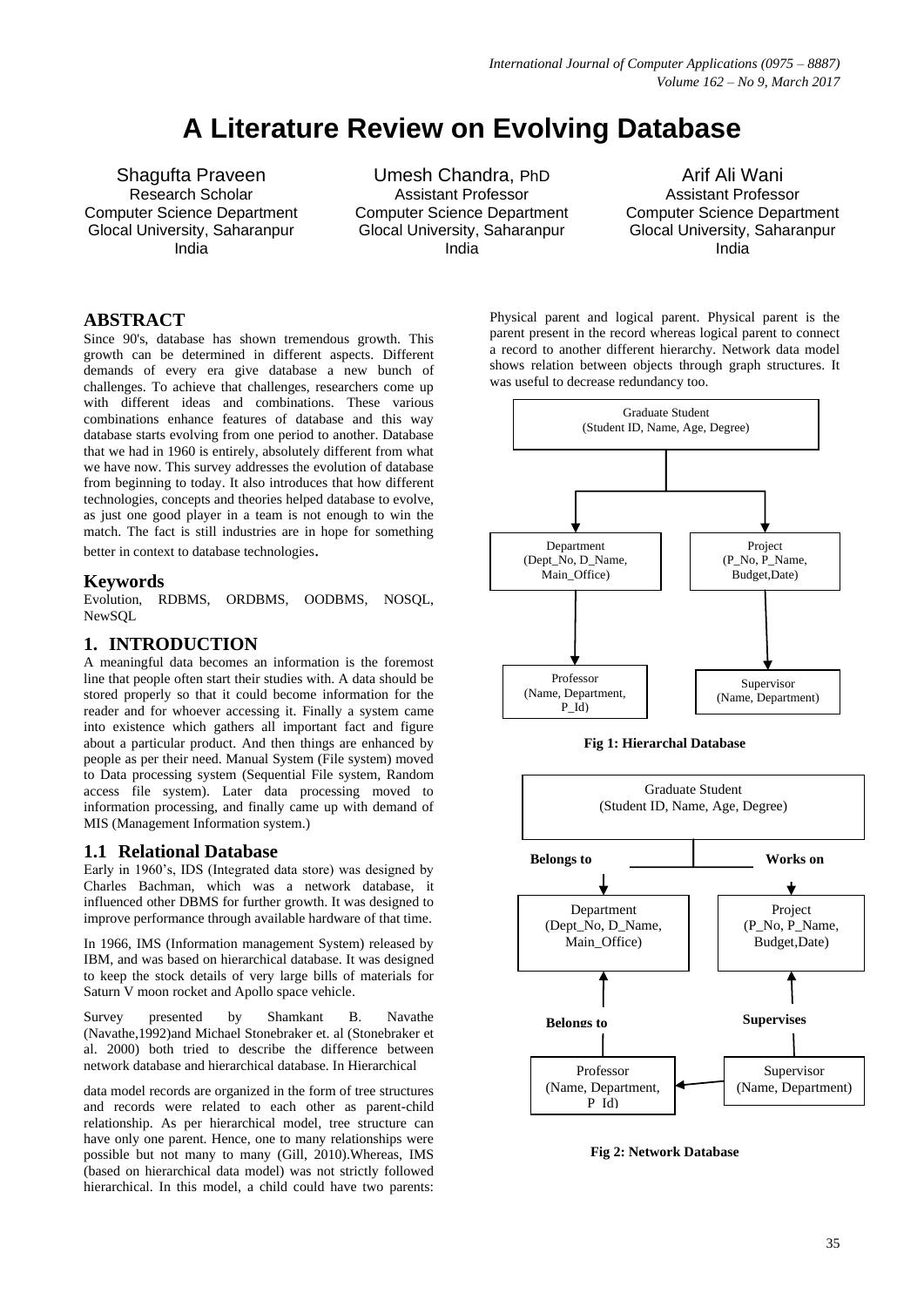In 1970, Relational data model was proposed by E. F. Codd (IBM Researcher). It was theoretical paper which was presented for the model. E. F. Codd presented series of paper after this. As per him in relational database, through table form data is represented. Accessing of the data doesn't require any algorithm whereas a non procedural high level language is used.

Content**:** Different sections of his paper were (Codd, 1970)

- a) Data Dependencies in present system
	- Ordering Dependence
	- Indexing Dependence
	- Access path Dependence
		- b) A Relational View Of Data
		- c) Normal Forms
		- d) Some Language aspects
		- e) Expressible, Named and stored Relations
		- f) Operations On Relations
	- Permutation
	- Projection
	- Join
	- Restrictions
		- g) Redundancy
	- Storage Redundancy
- Weak Redundancy
- h) Consistency

In 1980, Standard approach developed for DBMS and that was Relational Model. SQL was developed as query language and adopted by ANSI and ISO. In the same year many relational DBMS came into existence like Oracle, DB2 Informix.

*1.1.1. Limitation:* Implementation for this proposed work was not discussed. For section name language aspects, only some of the properties of language were demonstrated (Codd, 1970). Many researchers were not ready with the concept of the relational model in starting.

After using RDBMS researchers found relational model doesn't support multimedia data, unstructured data and inheritance relationship (Silberschatz et al., 2006)(Chorafas et al., 1993). Relational model doesn't support scalability for applications. When several tables are joined together leads to inefficient query processing (Dietrich et al.,2005)(Rahayu et al., 2001). The cost for joining tables is very high as join operation in RDBMS is very expensive (Bertino et al., 1992).

- High level query language is used such as SQL
- While designing a table, table should have a primary key and foreign key should also be added to show many to many relationships between table
- Referential constraints should be defined
- Correct Data type and value restriction should be used for every field of table.





# **1.2 Object Relational**

In 1990, Object- relational database came into existence**.** The idea behind the object-relational database is adding object concept with relational database. It's like adding OOP principle (Inheritance, encapsulation and polyphormism) with relational database. This idea was given by Stonebaker et al. who proposed to extend the capabilities of RDBMS by support of rich object structures. Components required for an object relational model are: Data structures (object table for storage), Integrity constraints(object identifier, relationship), Operations (query language)(Codd, 1970).



**Fig 4: Object-Relational Database**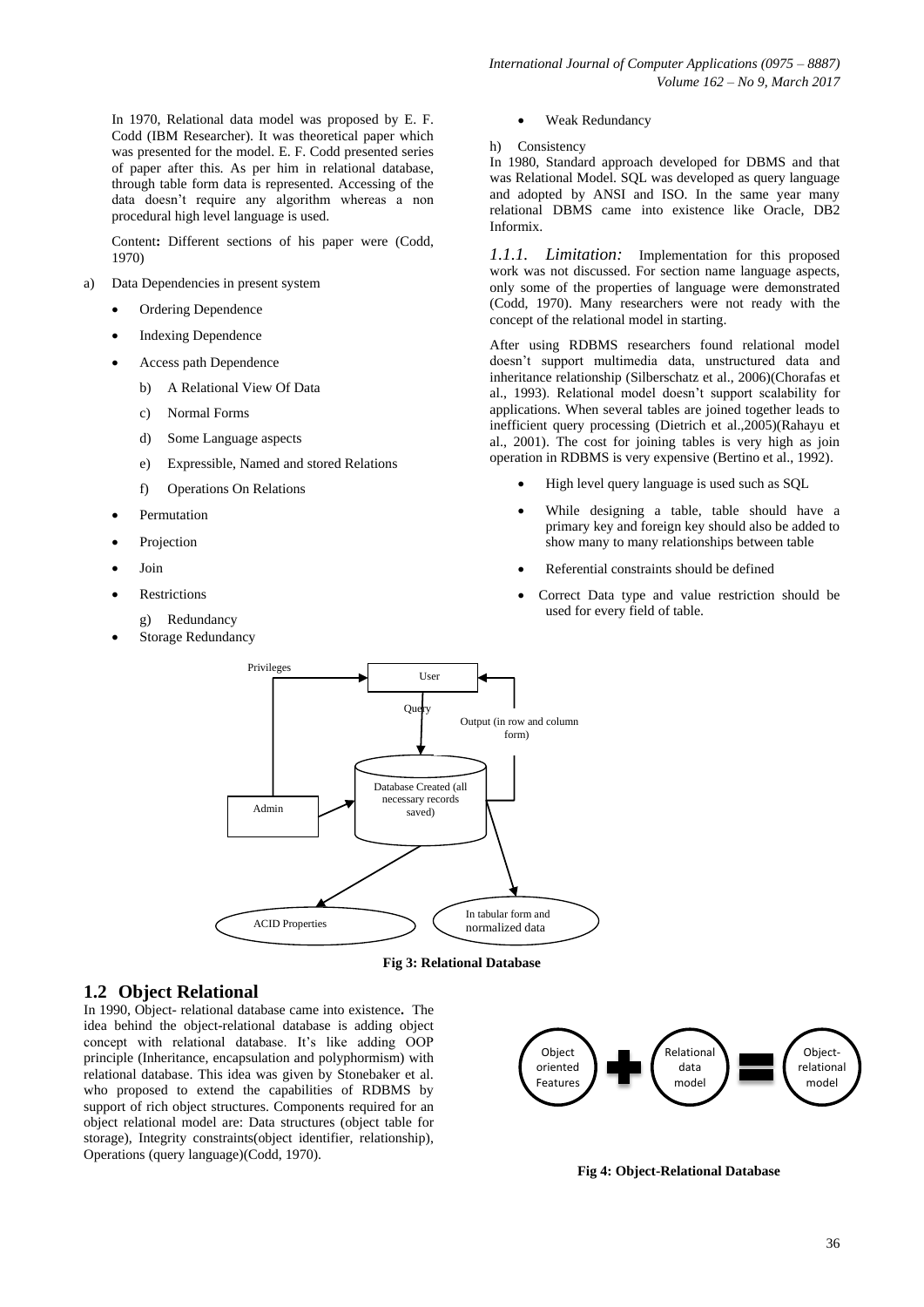# *1.2.1 Reason*

The main goal of Object-Relational is to bridge the gap between relational database and object-oriented modeling technique used in programming language such as Java, C++. In order to achieve storage for complex data types and to show relationships while developing applications. By adding both of these technologies a user can achieve transaction<br>management, scalability, flexibility, performance management, scalability, flexibility, management, user-defined data types and much more.

## *1.2.2 Limitation*

Increased complexity and associated cost. There is large semantic gap between two different technologies. Object applications are not data centric ones like relational based ones.

# **1.3 Object- Oriented**

After 1990, OODBMS came into existence. Concept behind OODBMS is the combination of object oriented programming principle and database management concept. It basic feature is to access object in the database. It supports features like encapsulation, complex object, types and classes, extensibility, persistence etc. Instead of records like E-R model, data is represented in form of classes and objects in OODBMS. Objects are run time entities which have importance in real world problem. All values which are stored in an object are in the form of instance variable. A collection of same type of objects having same type of values and method is called classes. Class is a user-defined data type. Two objects can interact with each other by invoking the method of other objects. Method and data are not visible outside the object and therefore Object oriented Data model provide data abstraction (Kshitij et al., 2001).It is considered to be fifth generation database.

#### *1.3.1 Reason*

It was designed to store and manage object created by programming languages like java, C++ and provide objectoriented features to users. It was designed to satisfy the demand for better model for real world entities and to provide richer data model than traditional data model. OODBMS used multi-valued properties to represent complex data structures whereas, in relational, it is done by additional relations. OODBMS allow nested object structures; it can have nonprimitive objects as values (Bertino et al. 1992). OODBMS can reduce the issue of issue through the feature of navigating through object structures and the resulting path expressions in object attributes (Bhagui, 2003 ).

#### *1.3.2 Limitations*

There was lack of flexibility like schema change was one of the issue as in OODBMS, any change in the schema makes user to change in other classes too. It was language dependent, as it was tied to a specific language by specific API. There was lack of Ad-Hoc queries too. Queries that can be performed on the data in an OODBMS are highly dependent on the design of the system (Bertino et al. 1992). Lack of security, increase in complexity, lack of standards, and lack of experience were some other issues. Inspite of different proposal, OODB doesn't support Views. It was complicated to develop object-oriented view by such model having feature as object identity (Bangui. 2003)

Dr. Michael Stonebreaker classified DBMS with a help of a four quadrant (Collony., T.M. et al. 2002 )



**Fig 5. DBMS classification by Dr. M. Stonebraker**

# **1.4 Multi-Dimensional Database**

Multidimensional structures are used in this data model to organize data and represent relation between stored data. These structures are represented through broken cubes and these cubes are used to store data and user access data from these cubes. These databases use online analytical processing application. Star Schema and snowflake schema are used to represent relational implementation of multidimensional data model. Idea behind this data model was as relational model represent itself in rows and column in table form, like same multi-dimensional data base can be created as cube with many dimensions. Two aspects are considered while creating cubes i.e. Dimension and facts. Dimension helps to divide data into comparable group and facts are numeral values about data like quantity, size or magnitude (Langseth,2004) (Srimani et al.).

#### *1.4.1. Reason*

It was designed for data analysis and for data ware housing. It was designed to achieve better data extraction and for a scalable data model.

# *1.4.2. Weakness*

Data updation and searching can be challenge. It failed to deal with database having sparse data.

# **1.5.NoSQL Database**

After last 40 years, variation in relational model has been seen. Many researches has been done with the thought to extend capability of relational database by adding and making variations in it. But this data model was not in tabular form. Name of this model is NOSQL termed as Not only SQL. Scientists were working for this model from 19's but it came into power in  $21<sup>st</sup>$  century. This model gave us new more idea and flexibility for data storage. It mainly include four data model : Key-value stores, Document , Graph and column oriented. With this model scenario came up with 150 NoSQL products and most of them are adopted by leading organization today.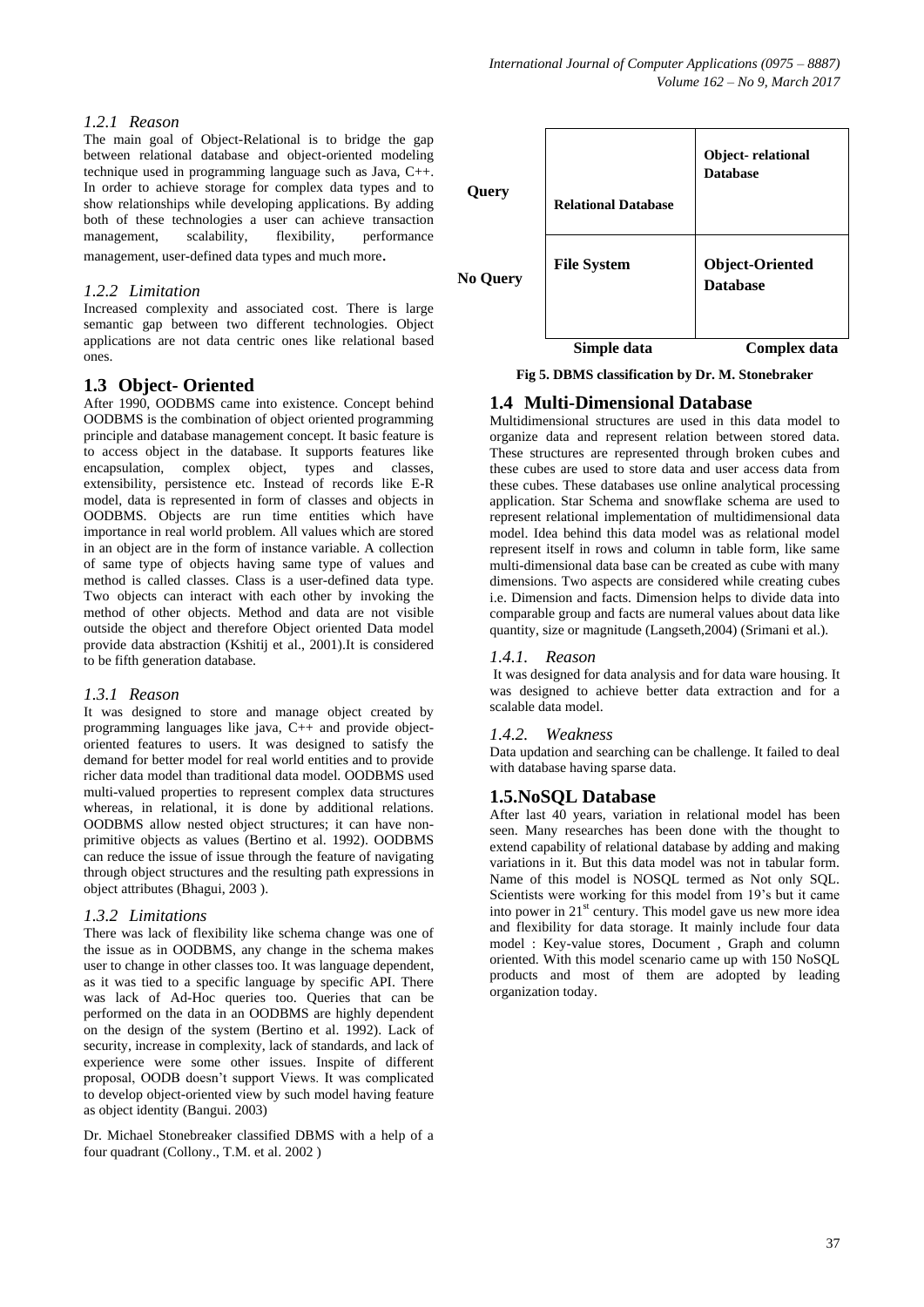

**Fig 6: NoSQL Database**

**Key-value Stores:** Key-value store is based on key-value pair, which is similar to a dictionary (Hecht et al,2011). It is one of famous data model which similar to associative array (key-value pair based) .It was found to be very efficient because of its time complexity of its access data which is O(1)( Grolinger et. al. 2013).Value are stored in this model correspond to a unique key and these key used to access and retrieve value from or into the data store. It is a schema free model, provide rapid processing. Through keys only queries are meant to be performed in this model as values are stored with a respective key. Some of the key-value store based products are: Riak, Level DB, Berkeley DB, etc.

**Column Oriented Stores**: Column oriented is based on table and row but many different features separate it from our traditional database. Like in column oriented database a number of columns can be added corresponding to particular row. That row has unique identifier which acts as a primary key in the table. A number of rows with unique identifier can be added to a table. Every row can have millions of columns. These columns are called column family. It is also schema free but yes its basic infrastructure resembles to relational database. Some of the column-oriented based NoSQL products are: HBase, Cassandra. These products belong to Column store family. A large amount of data can be processed through this store.

**Document oriented Stores:** As per name, many people think this store is to store documents or a document management system. But this word document- oriented refers to loose collection of Key/value pairs. But the difference is instead of dividing document to store in key-value store. Data is stored as whole document. Document oriented stores document using JSON (He, C.2015). A document can have different set of structures, complex structures (nested objects) and it doesn't require any fixed schema (Grolinger et. al. 2013), example: MongoDB

**Graph Database:** Graph theory is the concept from where graph database came into existence. As graph theory is mathematical concept which represent object relations through nodes, edges and vertices. Like same graph database store relationship between different nodes and it is specialized in handling highly interconnected nodes and efficient in traversing relationship among different objects (Grolinger et. al. 2013). With storing nodes, edges, weight of edges, it also provide graphic algorithm and support graphic query (He, C.2015).Example: Neo4j.

#### *1.5.1. Reason*

It was designed to cope up with scalability issue (Big Data Challenge) and to increase availability .No dependence on any particular schema, lack of complexity (No Join Operations). It was designed to achieve consistency in distributed system

#### *1.5.2. Limitations*

The CAP- Theorem, which says during partition tolerance any of the property between consistency or availability will be compromised. It has Lack of experience, support no Firm ACID transaction like relational database.

#### **1.6.NewSQL Database**

NewSQL is also a new term in database that works on relational model and provide scalability performance same as NOSQL.



#### **Fig 7: NewSQL Database**

#### *1.6.1. Reason*

The main aim of NewSQL is to provide scalability, availability without compromising with transaction capabilities and strong consistency.

#### *1.6.2. Limitation*

Many Existing RDBMS products support many of its features.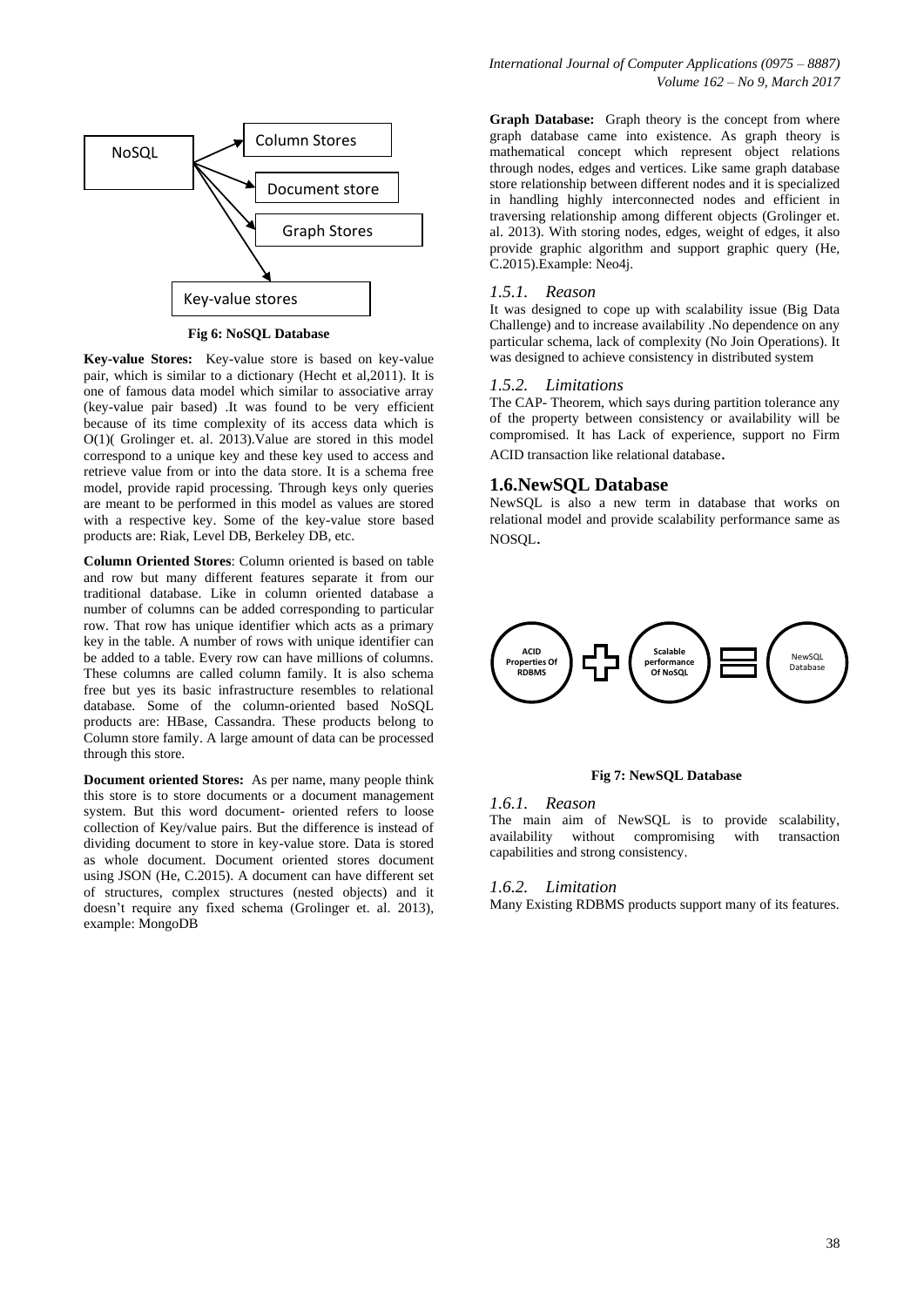

|  |  |  | Fig 8: Graph showing relation between various databases |  |
|--|--|--|---------------------------------------------------------|--|
|--|--|--|---------------------------------------------------------|--|

| <b>Databases</b> | Year | <b>Objective</b>                                                                           | <b>Products</b>   | Limitation                                 |
|------------------|------|--------------------------------------------------------------------------------------------|-------------------|--------------------------------------------|
| NewSQL           | 2011 | -to achieve scalability with ACID<br>properties                                            | -Neo4i<br>-VoltDB | $-Not$<br>much<br>experienced              |
| NoSQL            | 2009 | To achieve scalable, flexible<br>$\overline{\phantom{0}}$<br>database by compromising with | -HBase            | -CAP theorem can<br>affect availability or |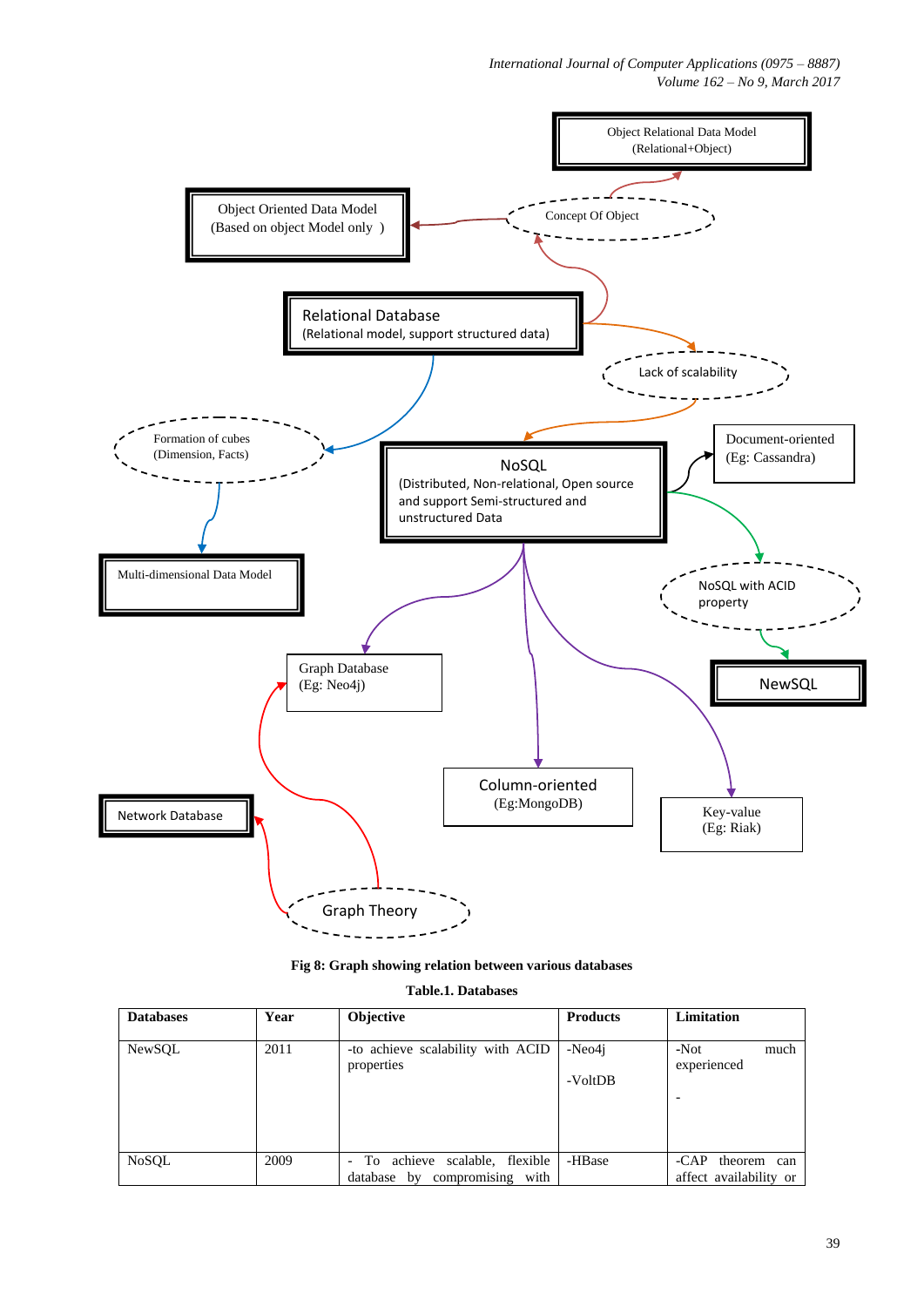|                                      |      | <b>ACID</b> properties<br>-Support unstructured data<br>and                                                                                                                  | -Cassandra<br>-MongoDB                              | consistency<br>while<br>partioning                                                                     |
|--------------------------------------|------|------------------------------------------------------------------------------------------------------------------------------------------------------------------------------|-----------------------------------------------------|--------------------------------------------------------------------------------------------------------|
|                                      |      | called non-relational database                                                                                                                                               | -CouchDB                                            | -new in market                                                                                         |
| Multi-dimensional<br>database        | 1993 | -Relating different tables in form of<br>a cube<br>-For Dataware mining and data<br>warehousing<br>-For analytical processing                                                | -Aplix<br>-Infor<br>-Cognos                         | -Complex queries<br>-difficult in<br>Data<br>updation, searching                                       |
| <b>Object Oriented Data</b><br>Model | 1980 | -mapping between different objects<br>to perform a task                                                                                                                      | - Gemstone<br>-GBase<br>-VBase                      | -Lack of standard<br>of<br>-Lack<br>view<br>control<br>-concurrency by lock                            |
| Object-Relational<br>Model           | 1985 | -Support both relational data model<br>concept<br>and<br>object<br>oriented<br>principle                                                                                     | - IBM DB2<br>-Postgre SQL<br>-Illustra              | -Complexity<br>-Semantic<br>gaps<br>between both of the<br>technologies                                |
| Relational<br>Data<br>Model          | 1970 | -To store huge volume of data<br>- Store data into multiple table in<br>place of a single table<br>-to define relations between tables<br>-Queries to access data from table | - Oracle<br>-MySQL<br>-Informix                     | don't<br>$\blacksquare$<br>support<br>of<br>storage<br>semi-<br>structured data<br>-Scalability issues |
| Network Data Model                   | 1969 | -Flexible model for collection of<br>data<br>-Data Connected through graph<br>theory where object is node and<br>connection is arc<br>-N:N relation                          | -IDS<br>-IDMS<br>-Univac DMS-<br>1100<br>-RDM Sever | -Making changes in<br>database is difficult                                                            |
| Hierarchical<br>Data<br>Model        | 1960 | -collection of data in form of<br>records<br>-records are linked by pointers<br>relations<br>(Followed<br>$-1:N$<br>tree<br>structure)                                       | -IMS                                                | -Record replication<br>-Inconsistency<br>-Space wastage                                                |

# **4. CONCLUSION**

This survey represents the variation in data model since 90's to current century. It also represent that researchers always thought to add something to relational database and gave new model for betterment. Due to this relational model was working with us from last many years but NoSQL gave us new direction and provide new way to organize, retrieve data. This all shows that relational model is old enough to trust and to work with, as many number of experiments has already been done with it. Like same NoSQL is under development and adding new features to extend it capability will make users more understand that what next generation requirement is, after this. Polygot persistence is another new technology in the way of database generation after NewSQL and NoSQL.